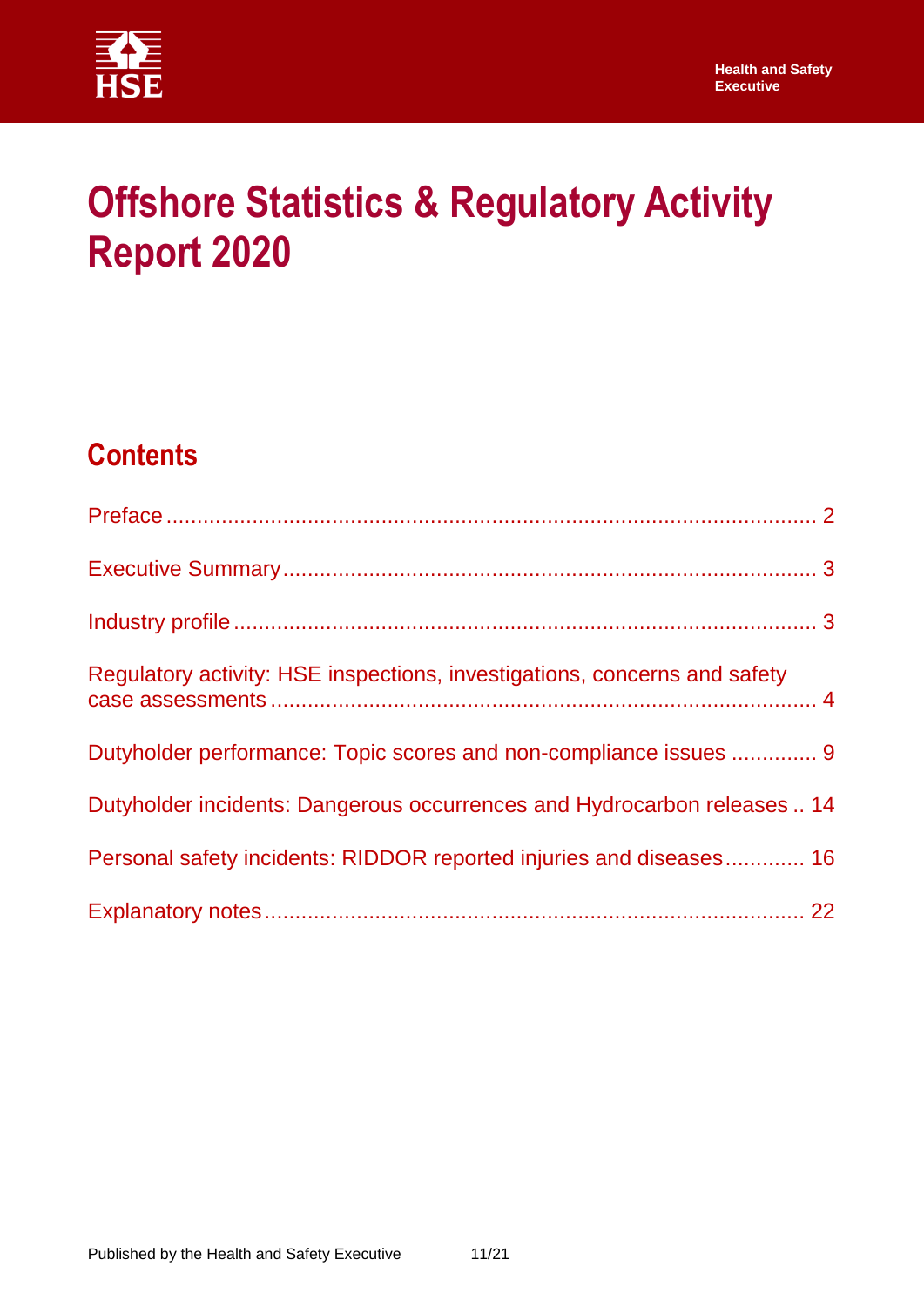## <span id="page-1-0"></span>Preface

HSE is responsible for regulating health and safety matters offshore. The Health and Safety at Work etc Act 1974 (HSWA), supported by the HSWA (Application outside Great Britain) Order 2013, defines HSE's jurisdiction. HSE works with other regulators under Memorandum of Understandings and agency agreements where there are potential overlaps in responsibilities

In July 2015, HSE and the Department of Energy and Climate Change (DECC) created the Offshore Major Accident Regulator (OMAR) (previously known as the Offshore Safety Directive Regulator (OSDR)), which is the Competent Authority (CA) responsible for implementing the requirements of the EU Directive on the safety of offshore oil and gas operations. The Department for Business, Energy and Industrial Strategy (BEIS) was created on 14 July 2016 as a result of a merger between the DECC and the Department for Business, Innovation and Skills. OMAR is therefore now a partnership jointly managed and operated by BEIS's Offshore Petroleum Regulator for Environment & Decommissioning unit (OPRED) and HSE.

The Oil and Gas Authority (OGA) became an Executive Agency of DECC on 1 April 2015 and on 1 October 2016 was incorporated as a Government Company with the Secretary of State for BEIS as the sole shareholder. The OGA licence oil and gas exploration and extraction and operates independently from BEIS and HSE.

This Offshore Statistics & Regulatory Activity Report provides details of HSE's regulatory activity offshore during 2020 and offshore injuries, dangerous occurrences and ill health reported to HSE under the Reporting of Injuries, Diseases and Dangerous Occurrences Regulations (RIDDOR). The data in this report is a frozen, validated snapshot of operational information from HSE systems, and is published as Official Statistics. Wherever possible, data is based on a calendar year. Data for the most recent year is marked with a 'p' for provisional to allow for minor adjustments to be made when they are released as final in the subsequent annual report. This may be necessary if there are, for example, late reports or corrections. In practice, such changes are infrequent and would usually make a negligible difference to the numbers.

### **General inclusions to this report**

The regulatory activity information includes the following:

- Safety case assessments
- Complaints (Concerns)
- **Inspections**
- **I**I Investigations
- **Enforcement (Notices and Prosecutions)**

The RIDDOR data includes incidents occurring on:

- **OF** offshore installations
- $\blacksquare$  offshore wells and activities in connection with them
- $\blacksquare$  offshore pipelines, pipeline works and certain activities in connection with pipeline works
- **OF** offshore diving operations

### **General exclusions to this report**

This Offshore Statistics & Regulatory Activity Report does not include:

- Incidents arising from marine activities that are not directly connected with offshore operations (e.g. vessels or rigs in transit). The Maritime and Coastguard Agency (MCA) has primary responsibility for maritime safety. Information on marine incidents can be found on the MCA website at [www.gov.uk/government/organisations/maritime-and-coastguard-agency.](http://www.gov.uk/government/organisations/maritime-and-coastguard-agency)
- Air transport activities (including transport to, from or between installations), except incidents involving helicopters whilst on an offshore installation. The Civil Aviation Authority (CAA) has responsibility for aircraft flight safety. HSE has responsibility to ensure that heli-decks on offshore installations are safe. Information on air transport incidents can be found on the CAA website at [www.caa.co.uk.](http://www.caa.co.uk/)

Oil & Gas UK (OGUK), the leading representative body for the UK offshore industry, also produce an annual health and safety report. This can be found on their website at [www.oilandgasuk.co.uk.](http://www.oilandgasuk.co.uk/)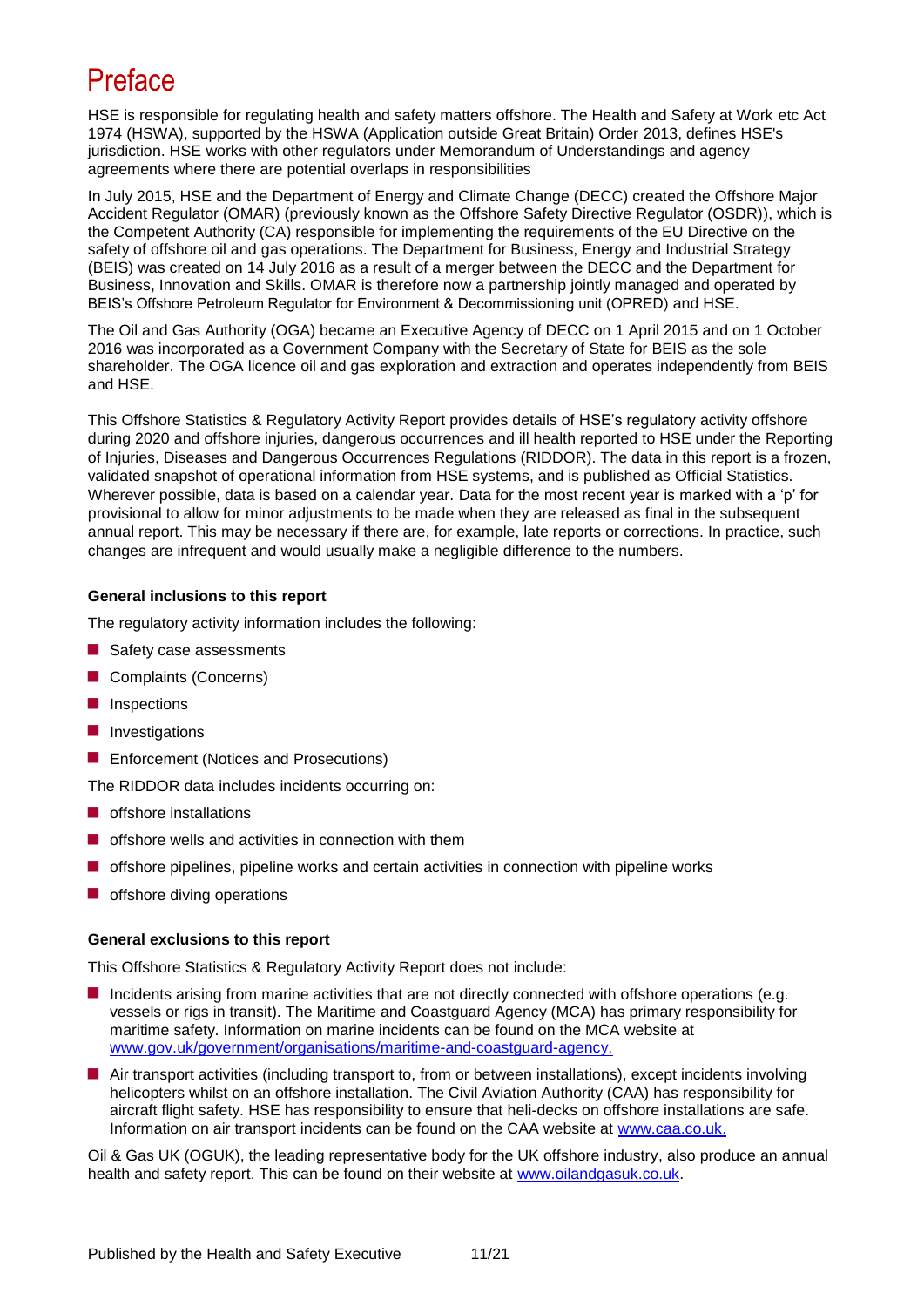### <span id="page-2-0"></span>Executive summary

### **Regulatory activity in 2020:**

- $\blacksquare$  There were 157 inspections undertaken at 116 offshore installations
- 84 investigations were completed
- 36 workplace health and safety concerns were followed up
- 85 safety cases were assessed

### **Dutyholder performance in 2020:**

- 899 non-compliance issues were raised with operators
- **26** enforcement notices were issued (24 improvement notices and two prohibition notices)
- **There were no prosecution cases initiated in 2020**

### **Dutyholder incidents in 2020:**

- There were 172 dangerous occurrences reported
- There were 94 hydrocarbon releases

### **Personal safety incidents in 2020:**

- **There were no fatal injuries in 2020; there have been six fatalities in the last ten years**
- There were 11 specified injuries, with a rate of 52 per 100,000 full-time equivalent (FTE) workers
- There were 47 over-seven-day injuries, with a rate of 224 per 100,000 FTE workers

### <span id="page-2-1"></span>Industry profile

The UK offshore industry operates the Vantage personnel tracking system, which records the number of nights of Persons on Board (PoB). Details can be found at [www.logic-oil.com/vantagepob.](http://www.logic-oil.com/vantagepob) Using this information, it can be determined that in 2020, 3.5 million days were spent offshore.

It is estimated that there was an offshore population of around 21,000 full time equivalent (FTE) workers in 2020, around 8,000 less than the number in 2019.

FTE is based on the assumption that each shift on average lasts 12 hours, and an FTE worker works 2000 hours annually:

### *FTE = Total PoB Nights x 12 ÷ 2000*

The assumption that a full time equivalent works 2000 hours a year is based on what other regulators do, in particular the Occupational Safety and Health Administration (OSHA), the regulatory agency of the US federal government found at [www.osha.gov.](http://www.osha.gov/)

Each year, OGUK publish a report on activity in the UK Offshore Oil & Gas industry. Further Information can be found at [oilandgasuk.co.uk/product/business-outlook-report.](https://oilandgasuk.co.uk/product/business-outlook-report)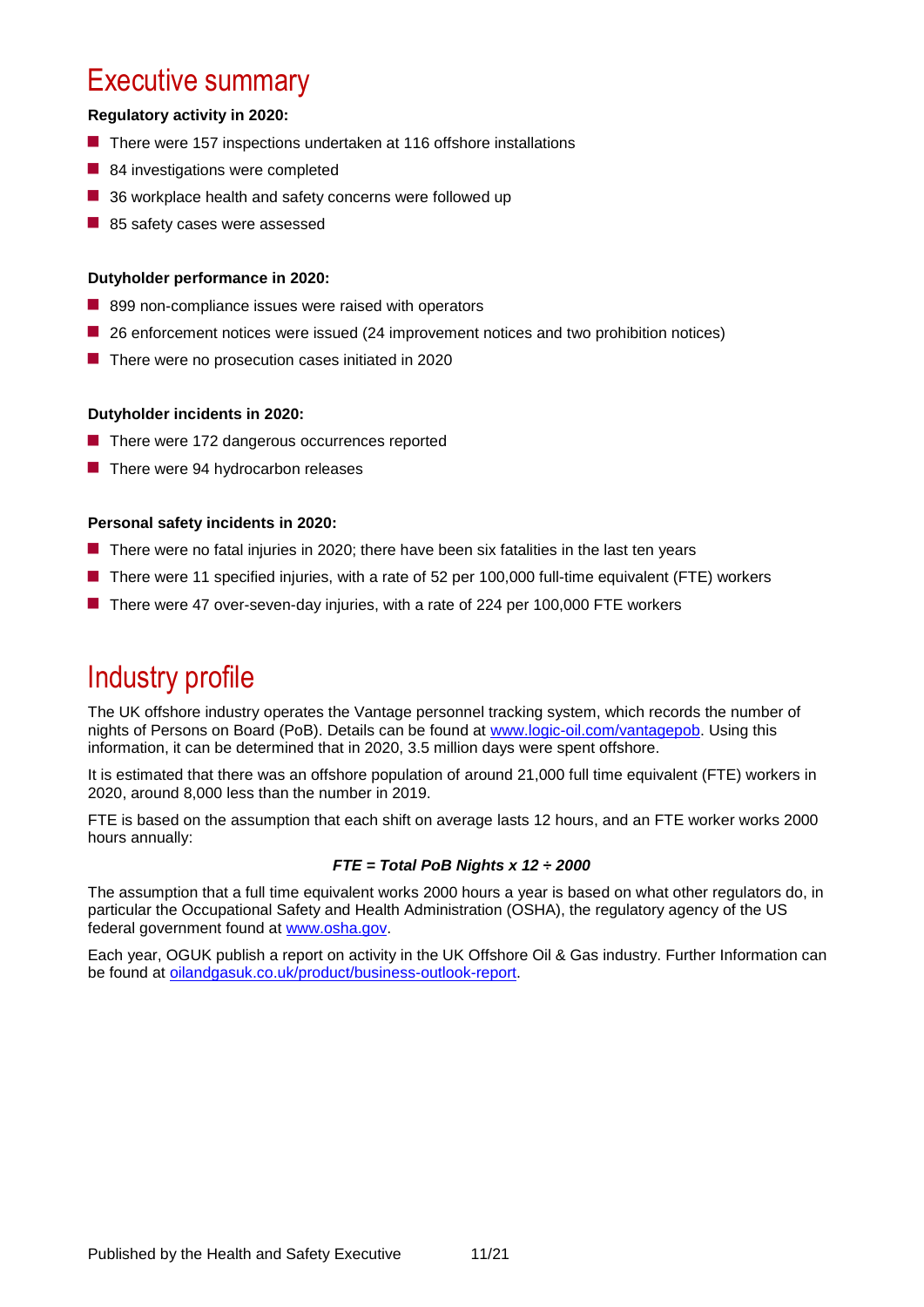# <span id="page-3-0"></span>Regulatory activity: HSE inspections, investigations, concerns and safety case assessments

HSE's regulatory programme for the offshore industry seeks to ensure major hazard and personal risks are properly managed in compliance with legislative requirements.

Key regulatory activities are:

- **Inspecting installations**
- **Investigating incidents**
- **Following up concerns**
- **Assessing safety cases**

More information can be found in the HSE Business Plan for 2021/22, which is available at [www.hse.gov.uk/aboutus/strategiesandplans/businessplans.](http://www.hse.gov.uk/aboutus/strategiesandplans/businessplans/index.htm) Data on regulatory activity covers the last nineyear period from 2012 to 2020.

#### **Summary of ED offshore activity in 2020**

- 157 planned offshore inspections undertaken at 116 offshore installations, lower than the 2019 figure, but still higher than the 2014 to 2018 period
- 84 investigations completed, representing the highest number of investigations completed since 2013
- 36 health and safety concerns followed up: lower than the previous year
- 85 safety case submissions assessed: similar to 2019 but still lower than the previous three years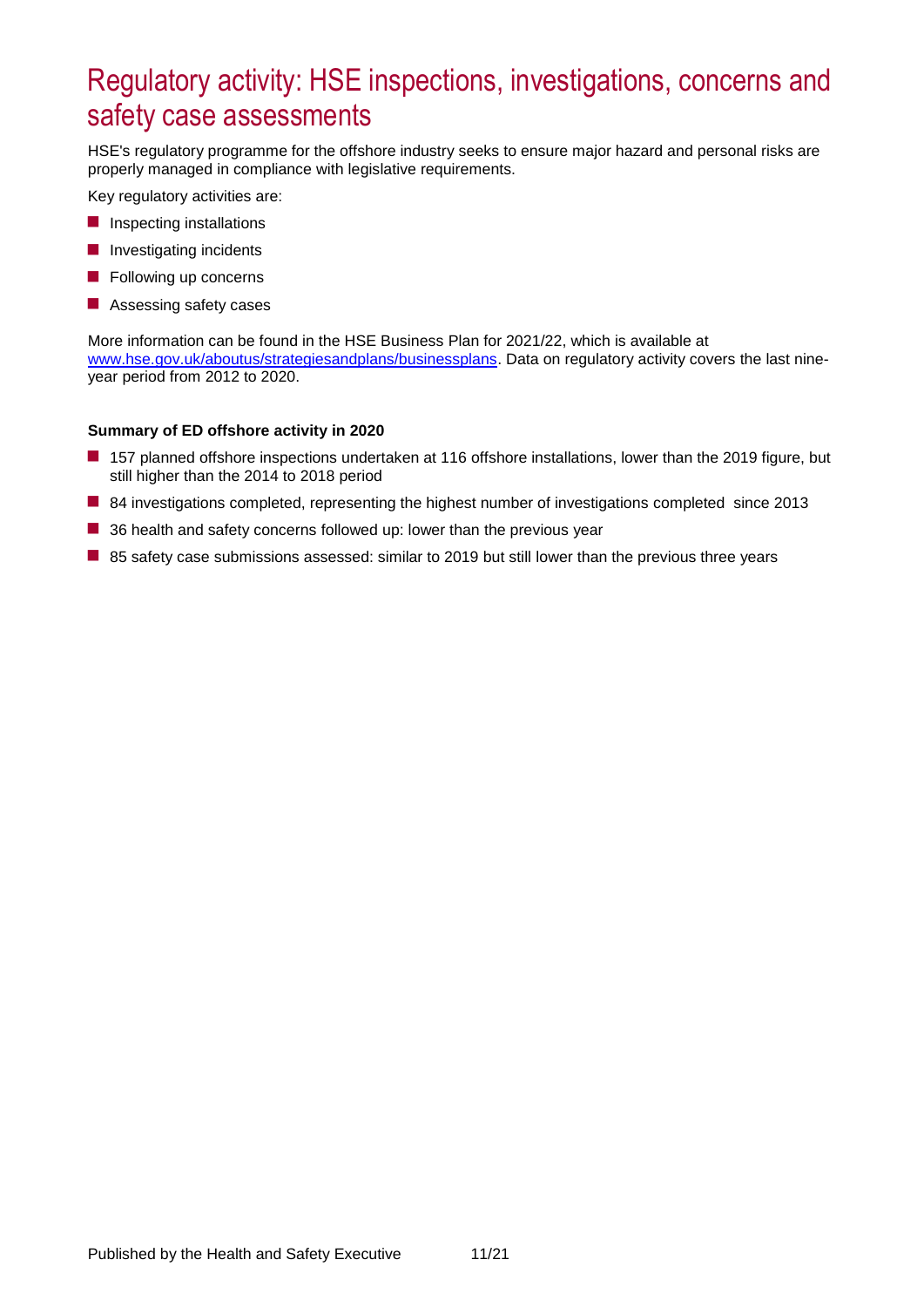### **Inspections undertaken**

Delivering and properly prioritising inspections is a high priority activity for HSE in ensuring it implements its major hazard strategy while supporting businesses to grow.

Therefore, HSE's Energy Division Offshore aims to ensure its regulatory activity is proportionate to the risks to people, taking into account the operator's performance in controlling risks. This means that ED Offshore will inspect higher hazard installations and operators with poorer performance with greater frequency and in greater depth than installations and operators where risks are perceived to be better managed.

HSE's policy is to conduct inspections in accordance with its Enforcement Policy Statement at <https://www.hse.gov.uk/enforce/enforcepolicy.htm>, applying the principles set out in its Enforcement Management Model at [www.hse.gov.uk/enforce/enforcement-management-model.htm](https://www.hse.gov.uk/enforce/enforcement-management-model.htm) to regulatory decision making.

This includes 33 planned inspections that were completed in 2020 during the initial stages of the Covid pandemic. These inspections were conducted onshore and involved discussions with both on and offshore personnel using industry standard IT conferencing systems.



*Source: HSE operational information (p = provisional)*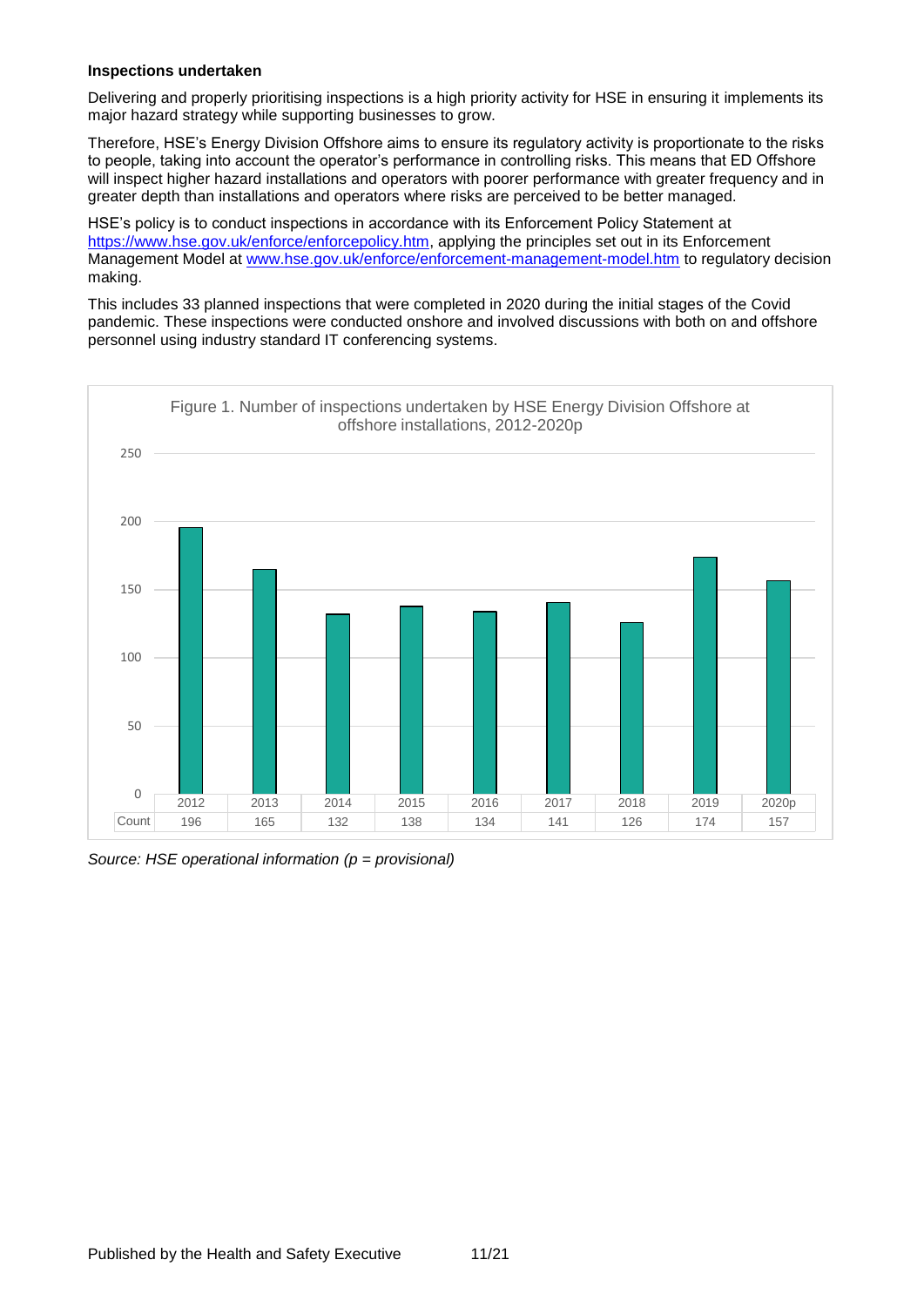### **Investigations completed**

HSE investigates any incidents which meet its Incident Selection Criteria. Trends over time are difficult to interpret since counts are based on the total number of investigations that are closed on the data management system within the calendar year. Actual incidents and any associated regulatory work may have largely been completed in previous years meaning that peaks and troughs may represent periods of greater or lesser internal focus on completing written reports rather than actual fluctuations in the number of incidents.



*Source: HSE operational information (p = provisional)*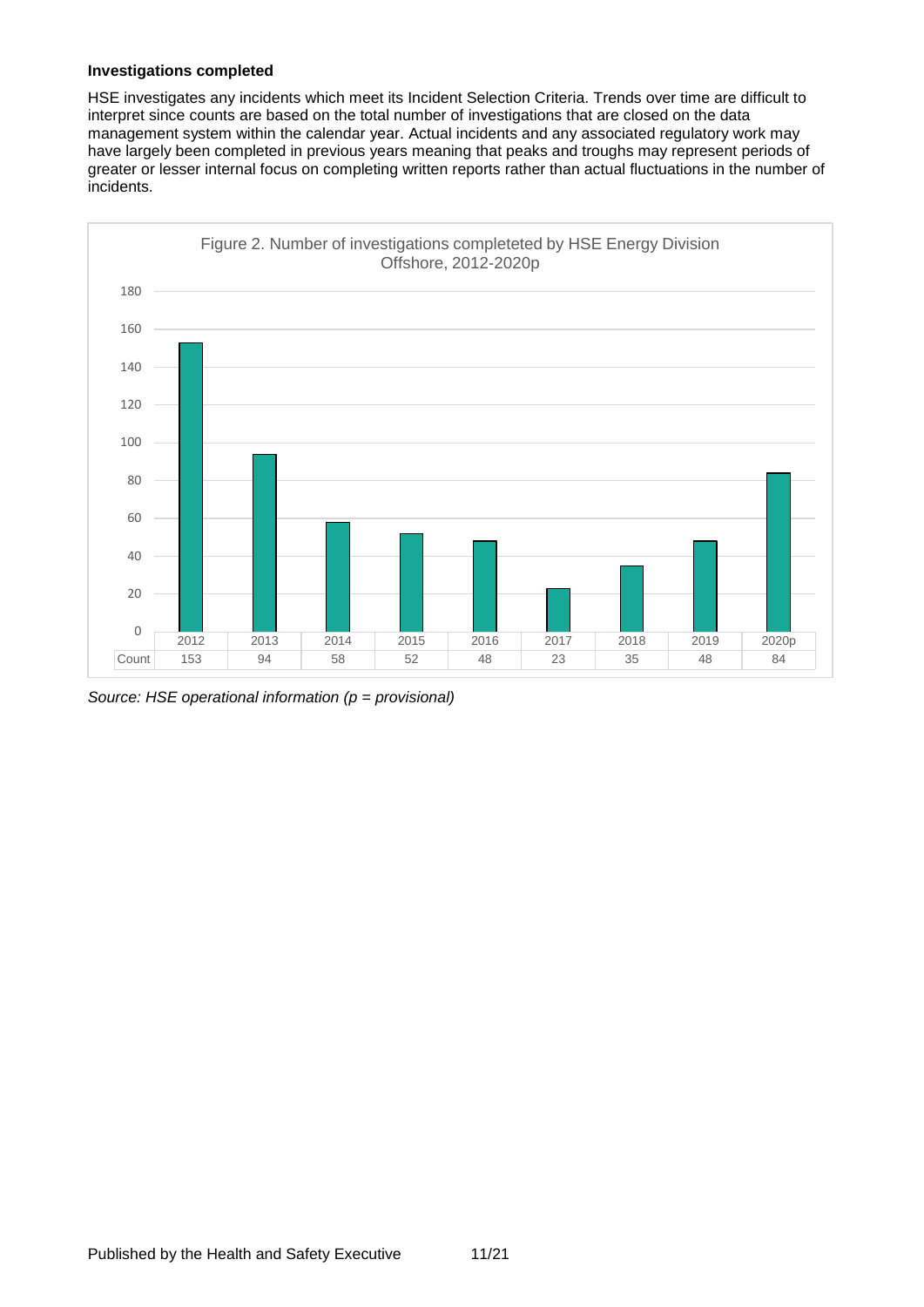### **Concerns followed up**

Any employee can raise a health and safety concern with HSE if they believe that health and safety law is being broken, or minimum standards are being ignored within the workplace, and if neither the employer nor the work/safety representative can satisfactorily resolve their concern.

HSE will only take action if it relates to a work activity and the issue raised has caused or has potential to cause significant harm, alleges the denial of basic employee welfare facilities or appears to constitute a significant breach of health and safety law. More detail about the concerns process is available at [www.hse.gov.uk/contact/concerns.htm.](http://www.hse.gov.uk/contact/concerns.htm)



*Source: HSE operational information (p = provisional)*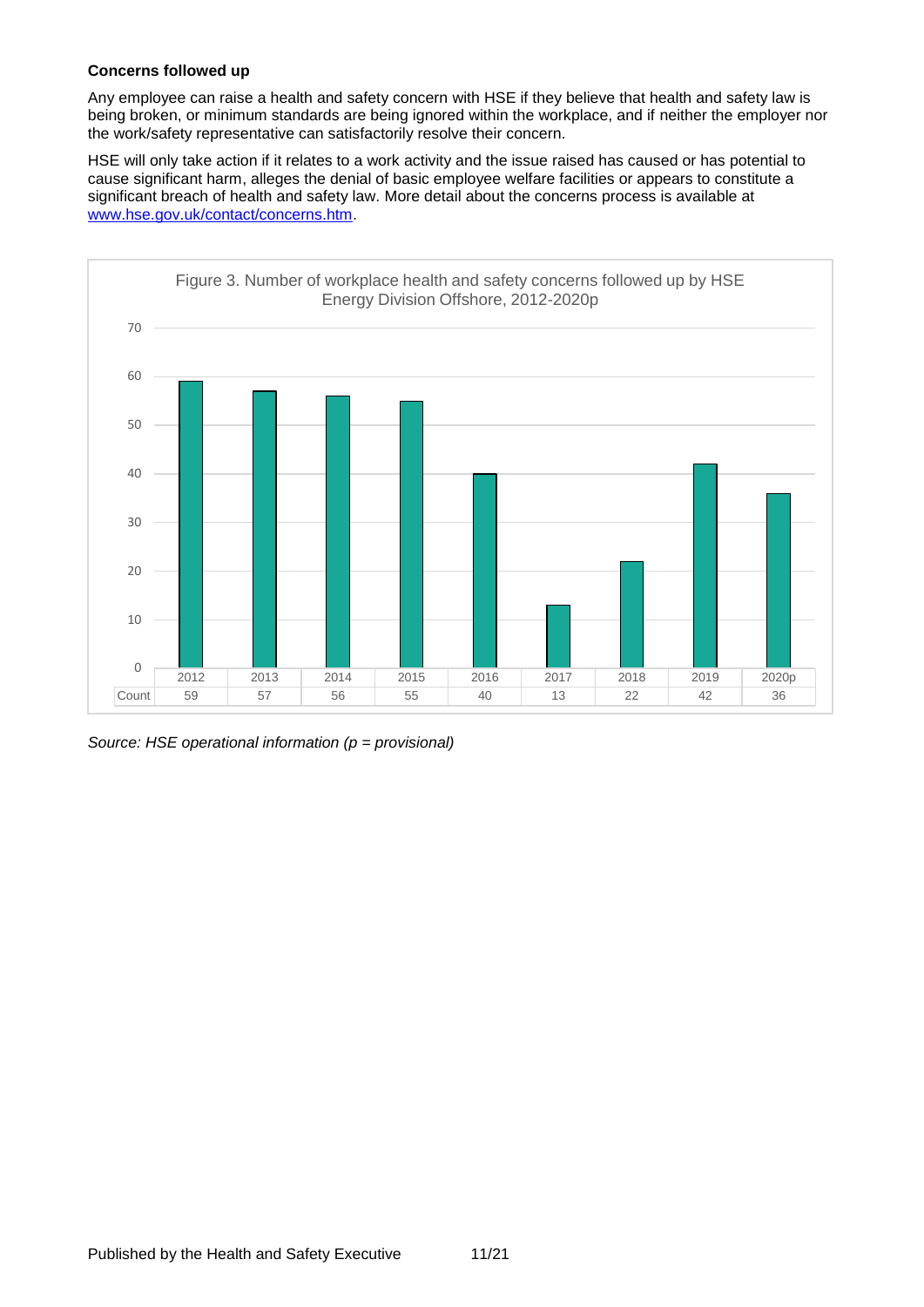### **Safety case submissions assessed**

Dutyholders are required by the Offshore Installations (Offshore Safety Directive) (Safety Case etc) Regulations 2015 (SCR 2015) to submit a safety case for each installation. This is a written demonstration of safety that has to be updated whenever necessary, to reflect changing knowledge and operational conditions. HSE must accept the safety case before an installation can operate. More detail can be found at [www.hse.gov.uk/offshore/safetycases.htm.](https://www.hse.gov.uk/offshore/safetycases.htm) Counts are based on the total number of completed assessments in each calendar year.



*Source: HSE operational information (p = provisional)*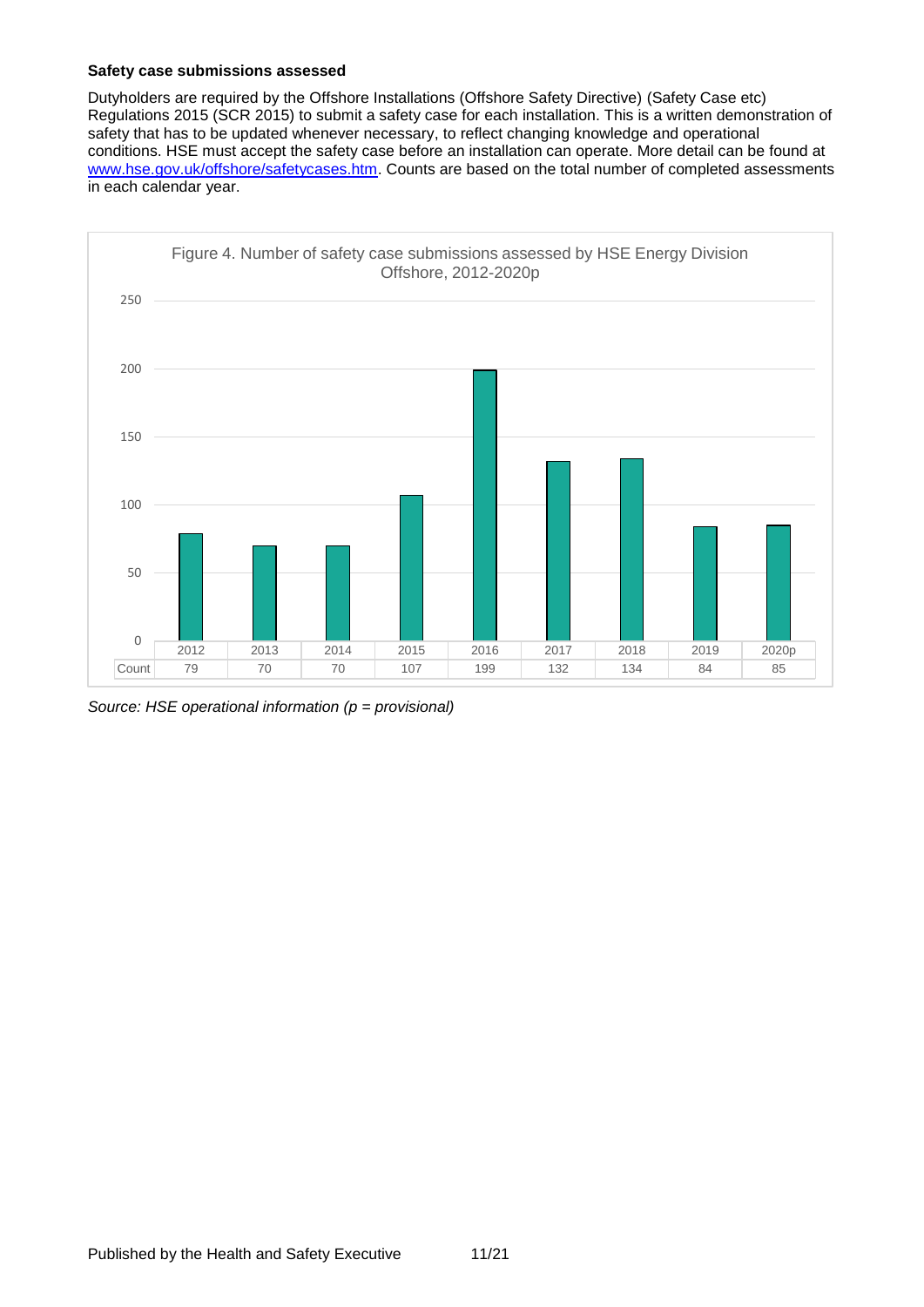# <span id="page-8-0"></span>Dutyholder performance: Topic scores and non-compliance issues

During an inspection, the HSE inspector will assess the dutyholder against the selected inspection topics and award a score per topic.

They will also record any non-compliance issues identified at inspection (or during investigations) that require action by an operator, and these are normally communicated to an operator within a formal letter.

Where appropriate, HSE will also take formal enforcement action such as Notices and Prosecutions, to prevent harm and secure justice in line with its Enforcement Policy.

#### **Summary of findings relating to dutyholder performance in 2020**

- 314 topic inspection scores assigned, with 66% indicating broad or full compliance but 34% rated as poor, very poor, or unacceptable
- 899 non-compliance issues identified with the issues most commonly identified relating to maintenance and operating procedures
- 24 improvement notices and 2 prohibition notices issued
- No prosecution cases instituted

#### **Topic scores**

Inspectors assign scores in relation to health and safety management observed on site, in accordance with HSE's Offshore Topic Inspection Guides at [www.hse.gov.uk/offshore/inspection.htm.](https://www.hse.gov.uk/offshore/inspection.htm)

Figure 5: Offshore Topic Inspection Scores - Overview, 2019 and 2020p



#### *Source: HSE operational data (p = provisional)*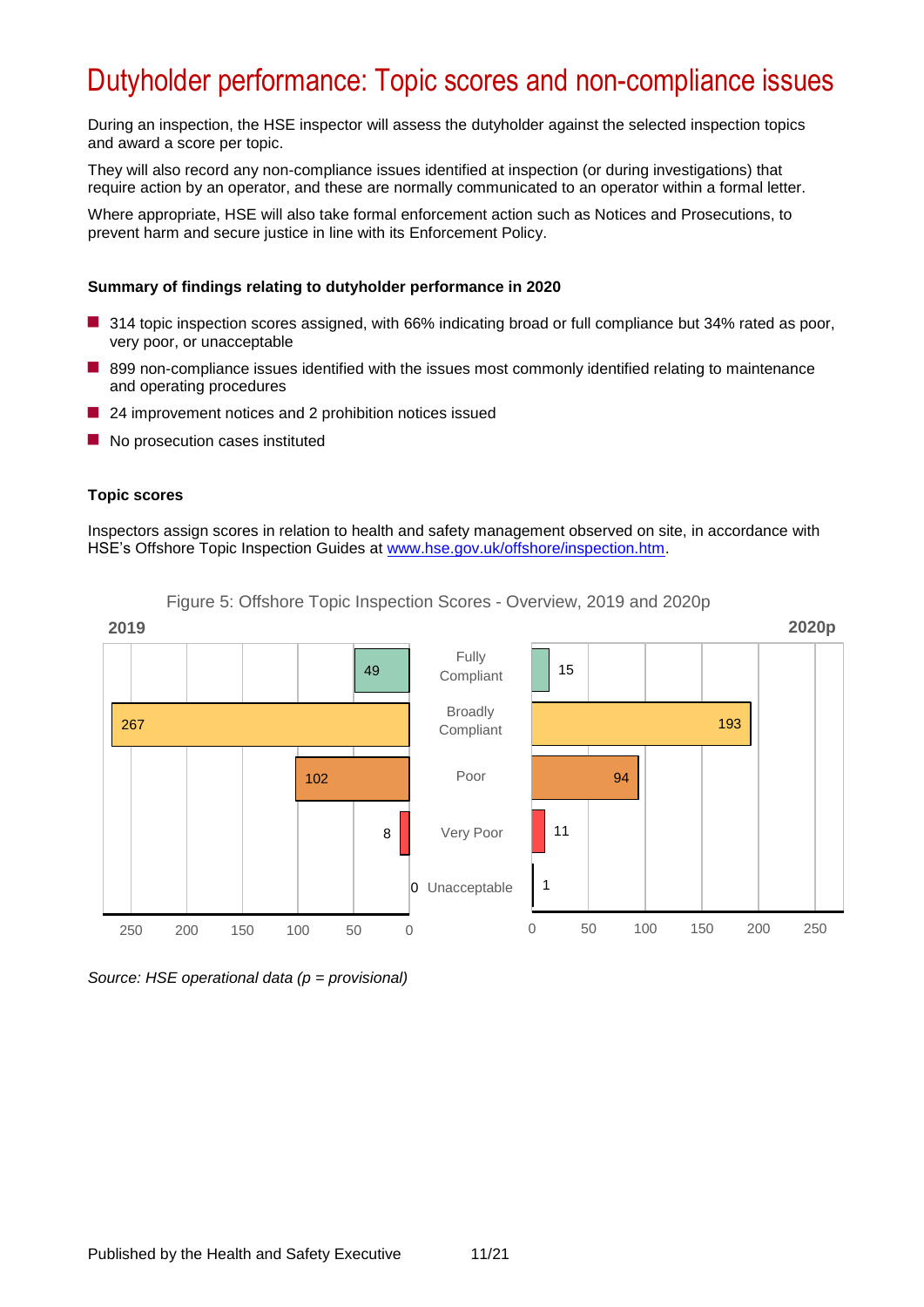

*Source: HSE operational data (p = provisional)*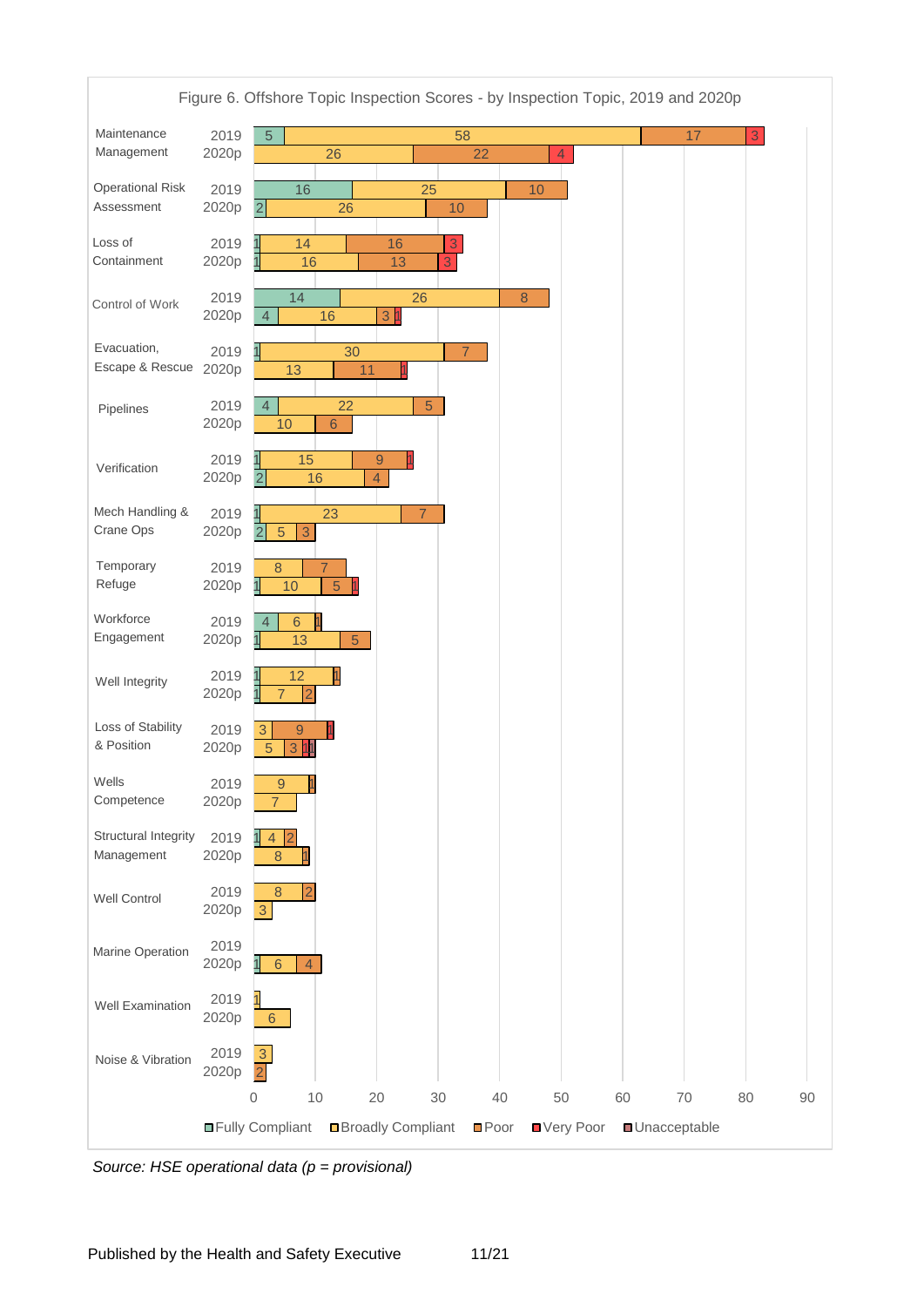

*Source: HSE operational information (p = provisional)*



*Source: HSE operational information (p = provisional)*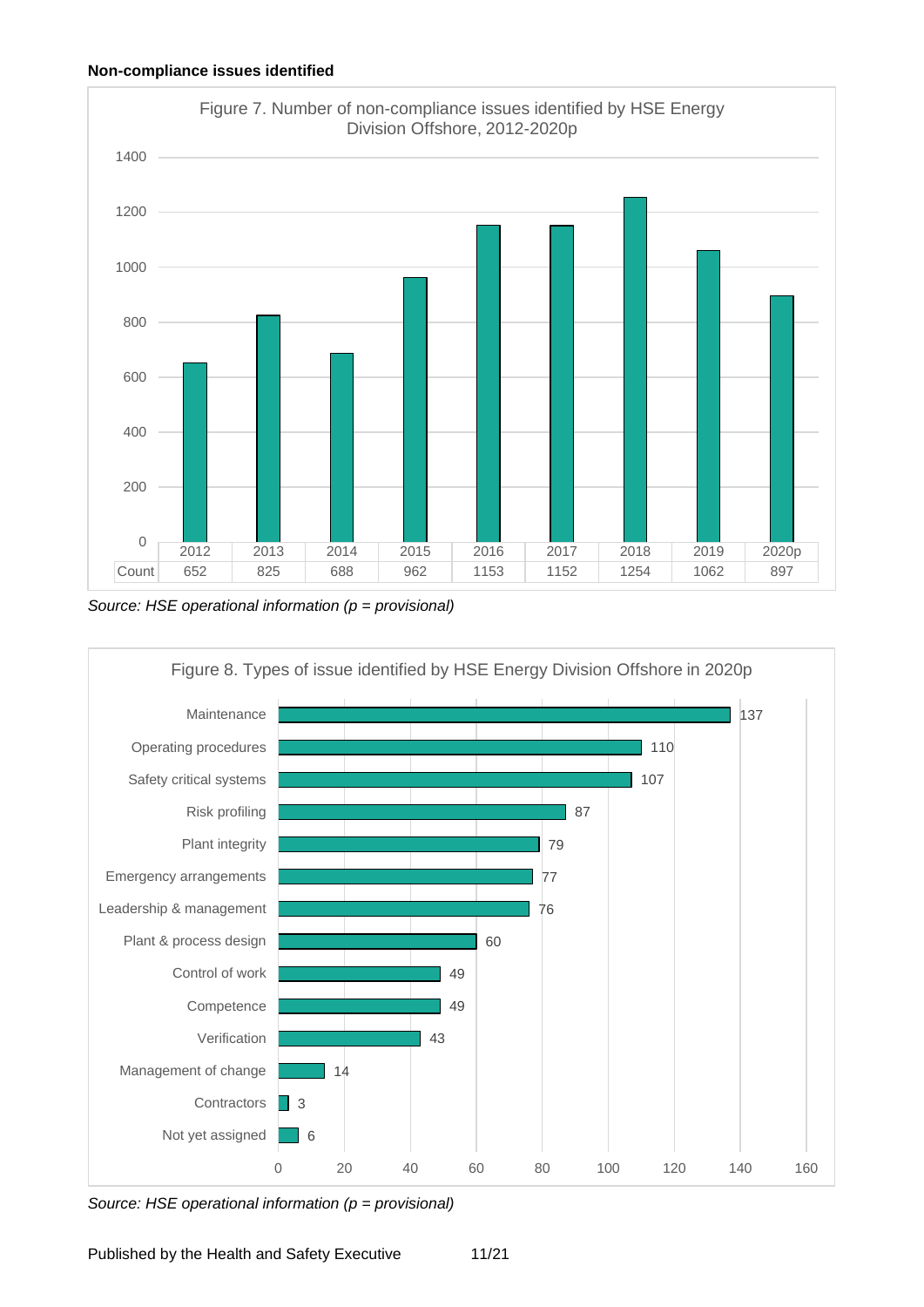### **Enforcement**

While the number of issues identified over the course of a year gives an idea of dutyholder performance, the number that are resolved within a given year (which will include issues first identified in previous years) provides an indication that issues are being addressed.

In the majority of cases, where issues have been identified a letter is written to the dutyholder identifying the non-compliance and the remedial action required. An issue is not normally considered as being resolved until HSE is able to verify that the required action has been taken. Formal enforcement action is taken where there are more serious breaches.



*Source: HSE operational information (p = provisional)*

ED Offshore applies the principles detailed in HSE's Enforcement Policy Statement which can be found at [www.hse.gov.uk/enforce/enforcepolicy.htm](https://www.hse.gov.uk/enforce/enforcepolicy.htm) when enforcing health and safety legislation. There are a range of tools at its disposal in seeking to secure compliance with the law and ensure a proportionate response to offences.

For more serious offences, inspectors may serve improvement notices and prohibition notices, and they may prosecute (or in Scotland, report to the Crown Office and Procurator Fiscal Service (COPFS) with a view to prosecution).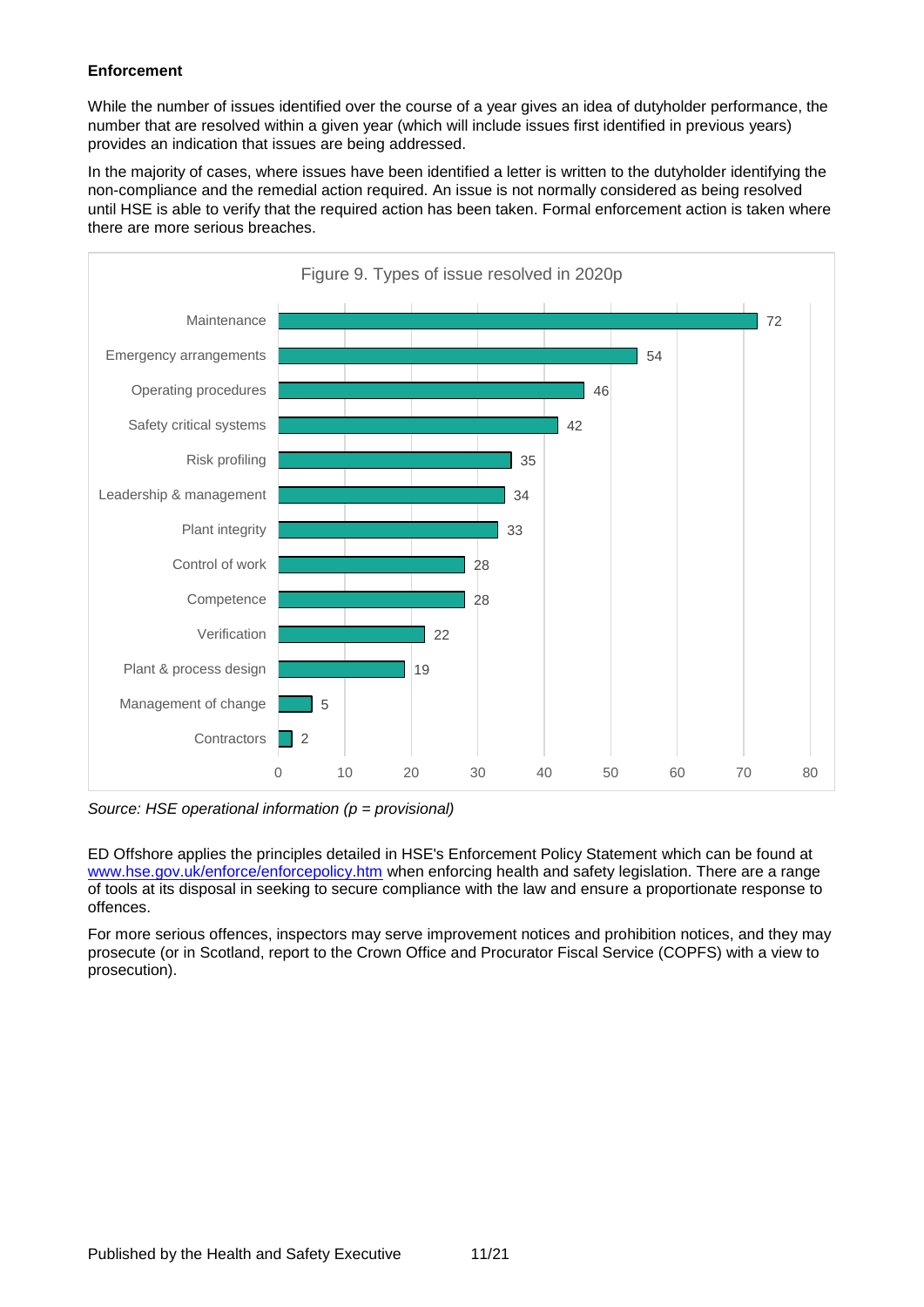

*Source: HSE operational information (p = provisional)*

No prosecutions were initiated in 2020.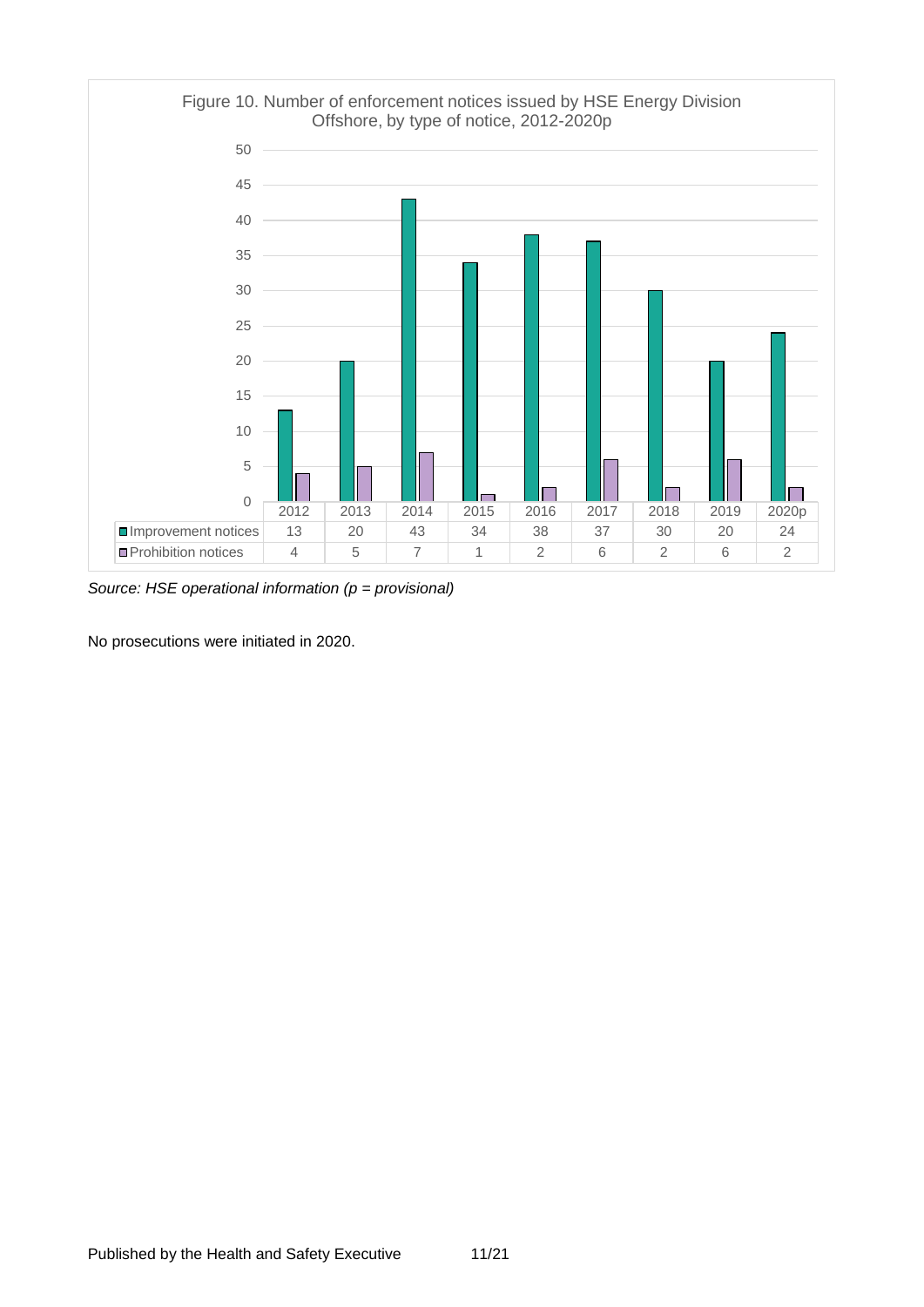# <span id="page-13-0"></span>Dutyholder incidents: Dangerous occurrences and Hydrocarbon releases

### **Summary of findings relating to dutyholder incidents in 2020**

- **There were 172 DOs reported in 2020, lower than any reported number in the 2007/08-2019 period**
- The number of reported wells DOs is the lowest reported and has been decreasing steadily in recent years
- The total number of hydrocarbon releases reported under EU Offshore Directive arrangements decreased from 128 in 2019 to 94 in 2020.
- **H** Hydrocarbon releases reported under RIDDOR increased slightly as did the proportion of HCRs, now accounting for 36% of the DOs reported under RIDDOR (63 of 172) compared to the prior 30%
- Since the introduction of the ROGI ('Reporting of Oil and Gas Incidents') form, all non-process HCRs (for example, helicopter fuel and diesel spills) reported under the EU Offshore Directive arrangements are classified in the same way and against the same criteria as process HCRs. In 2020, 13 of the 94 HCRs were reported solely under the EU Offshore Directive arrangements and did not meet the criteria to be reportable under RIDDOR.
- Non-process HCRs accounted for just over 30% of HCR figures for 2020 (31%; 29 out of 94), slightly lower than the 2019 figure of 37%

### **Dangerous occurrences**

As part of the changes introduced in October 2013 following a full-scale review of RIDDOR, many defined dangerous occurrence (DO) categories changed 'type number' as well as description. For more detail on DOs that are reportable at an offshore workplace, see [www.hse.gov.uk/riddor/dangerous-occurences.htm.](http://www.hse.gov.uk/riddor/dangerous-occurences.htm)



*Source: RIDDOR (p = provisional)*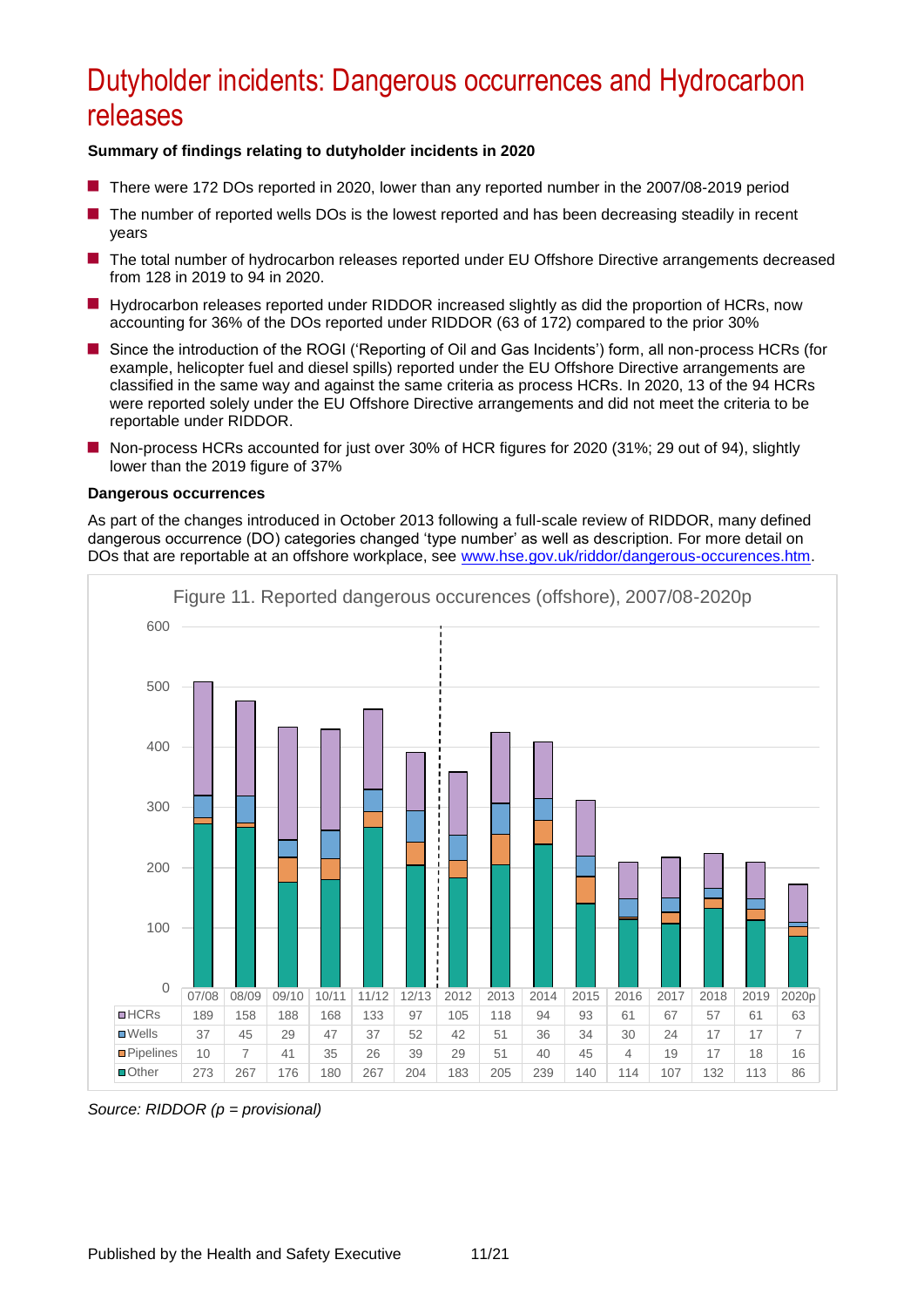### **Hydrocarbon releases**

Hydrocarbon releases (HCRs) are classified as 'Minor', 'Significant', or 'Major' on the basis of their severity; these definitions have been agreed with the offshore industry. Full HCR incident data and population data from 1992 to 2016 can be found in two separate spreadsheets at [www.hse.gov.uk/offshore/statistics.htm.](http://www.hse.gov.uk/offshore/statistics.htm) By combining incident and population data, estimates of the frequency of loss of containment incidents for equipment and system types can be determined.

The HCR release rate is based on the level of production in million barrels of oil equivalent per day (boe/d) reported by OGUK in their annual Business Outlook Report.

As a result of the new EU Commission Implementing Regulation No. 1112/2014, some of HSE's voluntary notification scheme became mandatory. As such, from July 2015, some non-process HCRs were allocated severity classifications again and by July 2018 all non-process HCRs were classified. To maintain a consistent back series, the non-process HCRs are still presented separately in Figure 11.



*Source: HCR database*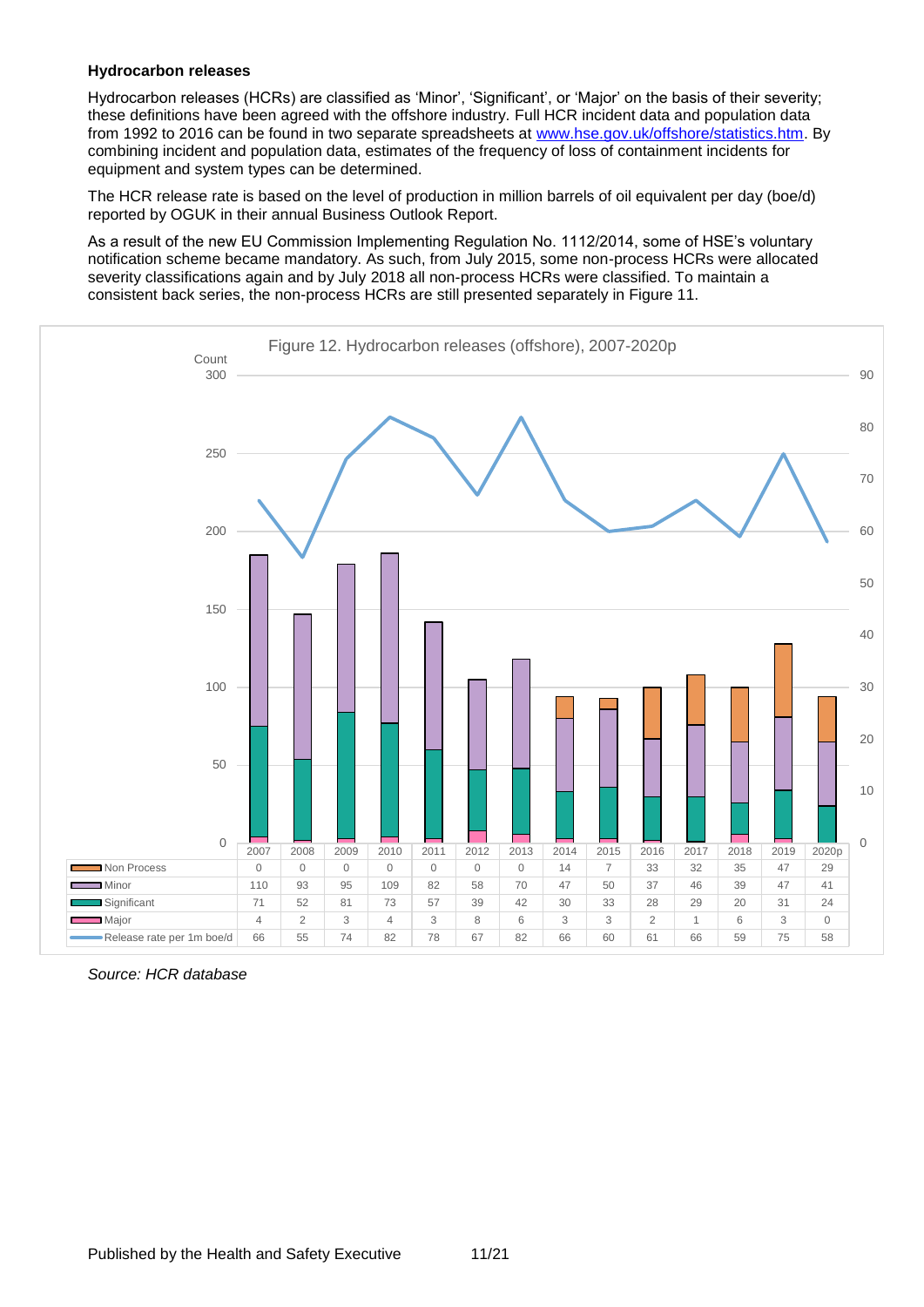### <span id="page-15-0"></span>Personal safety incidents: RIDDOR reported injuries and diseases

RIDDOR data for the period 2007/08 to 2012/13 is based on fiscal year (April-March). Data from 2012 is based on calendar year (January-December).

For RIDDOR, a number of changes to the reporting system and legal requirements have occurred over recent years, making comparisons difficult with previous data. In particular, in October 2013, the classification of 'major injuries' to workers was replaced with a shorter list of 'specified injuries' and in April 2012, the legal requirement to report injuries to workers resulting in more than three days absence ('over-3 day') changed to 'over-7-day'. Full details can be found at [www.hse.gov.uk/statistics/riddor-notification.htm.](https://www.hse.gov.uk/statistics/riddor-notification.htm)

### **Summary of findings relating to personal safety incidents in 2020**

- There was a total of 58 injuries reported under RIDDOR, with a rate of 276 injuries per 100,000 full-time equivalent workers (FTE)
- $\blacksquare$  There were no fatal injuries in 2020
- **There were 11 specified injuries reported, the lowest value recorded between the years of 2007/08 and** 2020. The specified injury rate was 52 per 100,000 FTE workers in 2020, compared to 90 per 100,000 in the previous year
- There were 47 over-7-day injuries reported, compared to 72 in 2019. The rate was 224 injuries per 100,000 FTE workers, compared to 248 in 2019



*Source: RIDDOR (p = provisional)*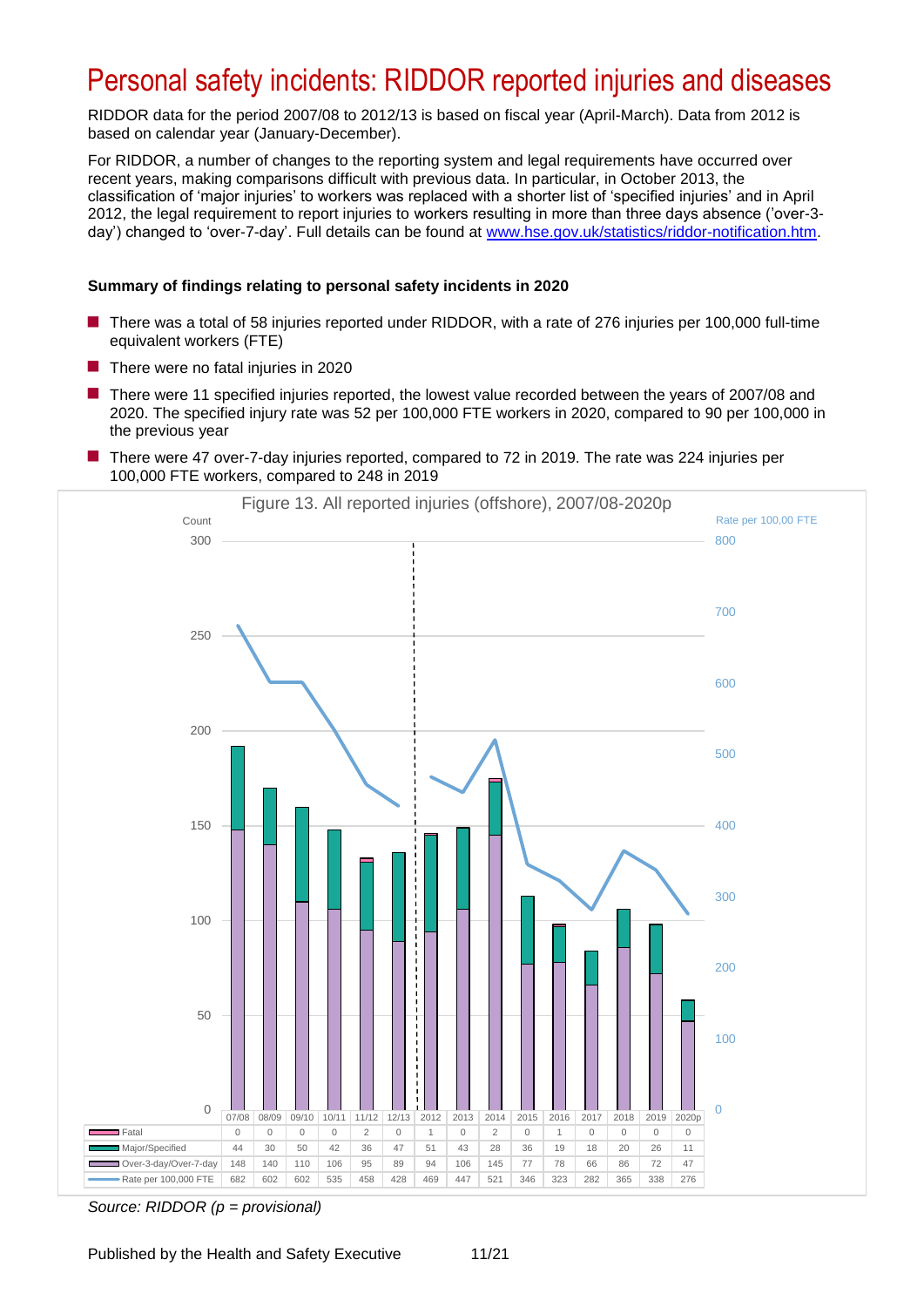### **Fatal injuries**

There have been six fatalities in the last 10 years, of which:

- one fatality in 2016 (involving an employee being trapped by something collapsing)
- two fatalities in 2014 (one fall from height, and one whilst conducting routine lifeboat maintenance)
- one fatality in 2012 (associated with drowning/asphyxiation)
- two fatalities in 2011/12 (one fall from height, and one occurring during a diving operation)

### **Major/specified injuries**



*Source: RIDDOR (p = provisional)*





*Source: RIDDOR (p = provisional)*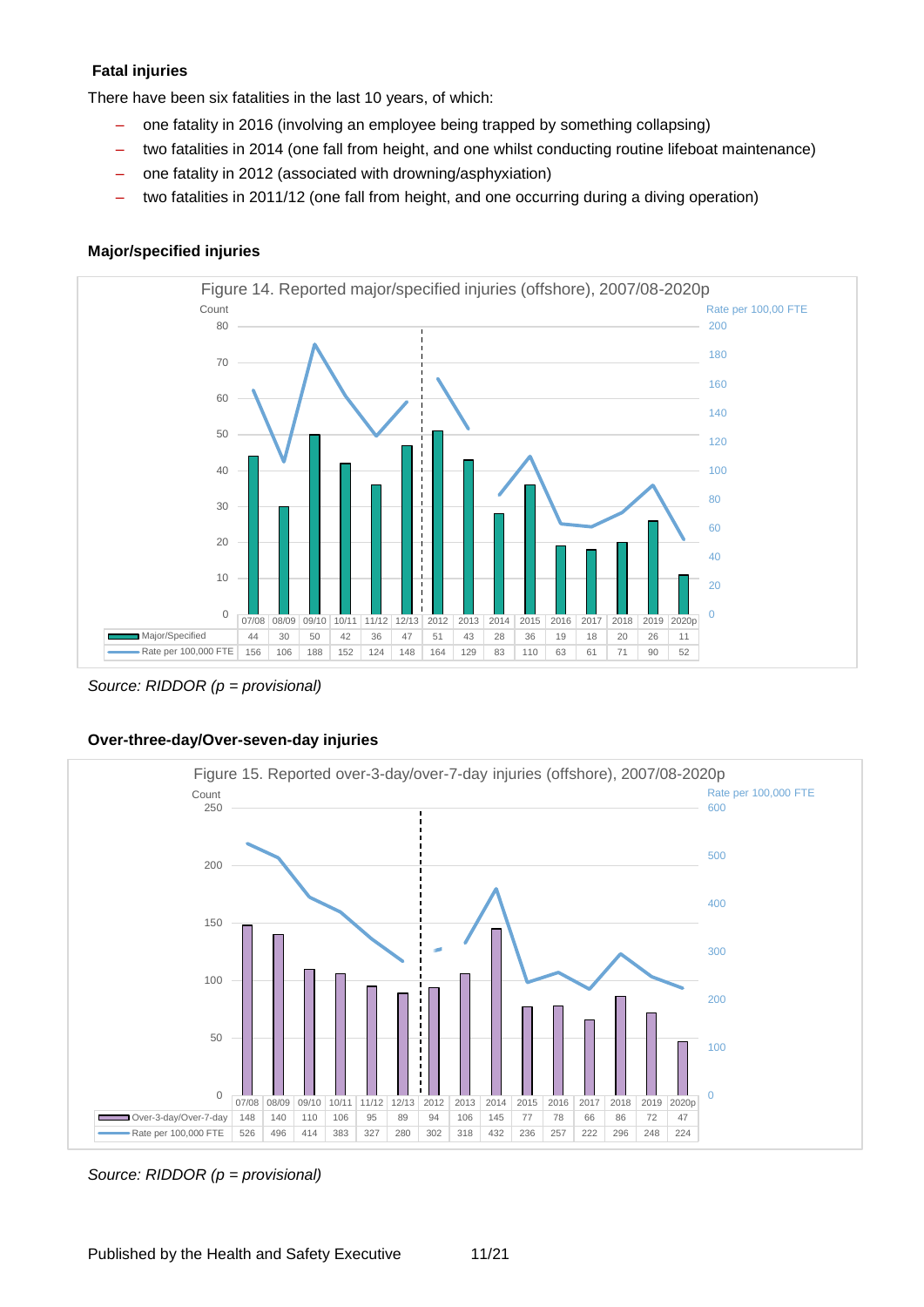### **Reported injury details**

Some additional charts follow, that provide breakdowns by nature of injury, part of body injured, kind of accident, and injury severity, for the eight-year period 2012 to 2020.

### **Summary of findings relating to injury details in 2020**

- **F** Fractures accounted for 91% of specified injuries reported (10 of 11)
- Sprains and strains accounted for 34% of over-7-day injuries reported (15 of 44)
- Upper limb accounted for 45% of all injuries reported (25 of 55)
- Lower limb accounted for 35% of all injuries reported (19 of 55)
- In total, injuries to limbs accounted for all of the 11 specified injuries and 76% of over-7-day injuries (34 of 45)
- **S** Slips, trips or falls on same level were the most common injury type and accounted for 26% of all injuries reported (15 of 58). This was followed by handling, lifting or carrying (21%; 12 of 58) and other kind of accident/not known (19%; 11 of 58)



*Source: RIDDOR (p = provisional)*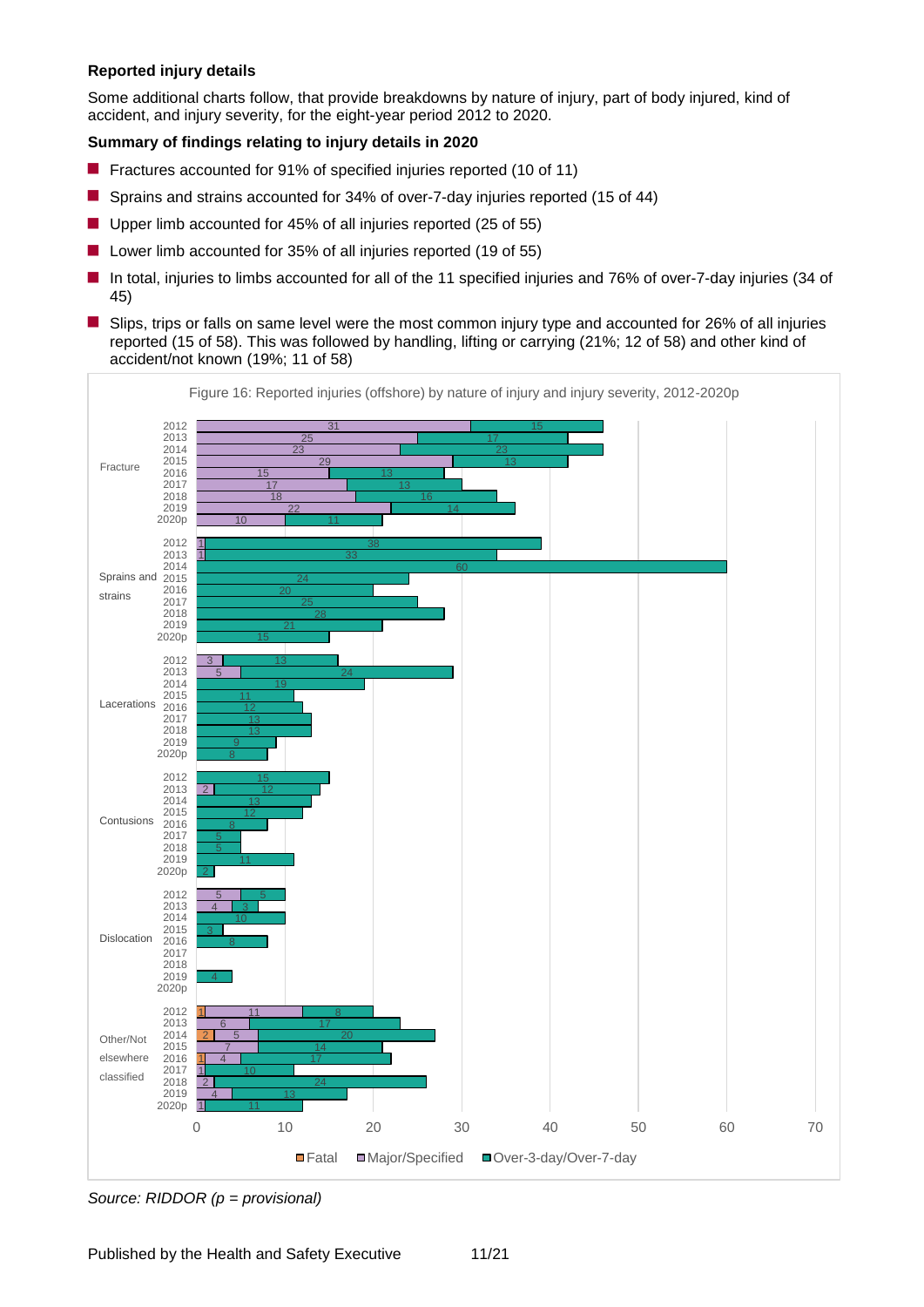

*Source: RIDDOR (p = provisional)*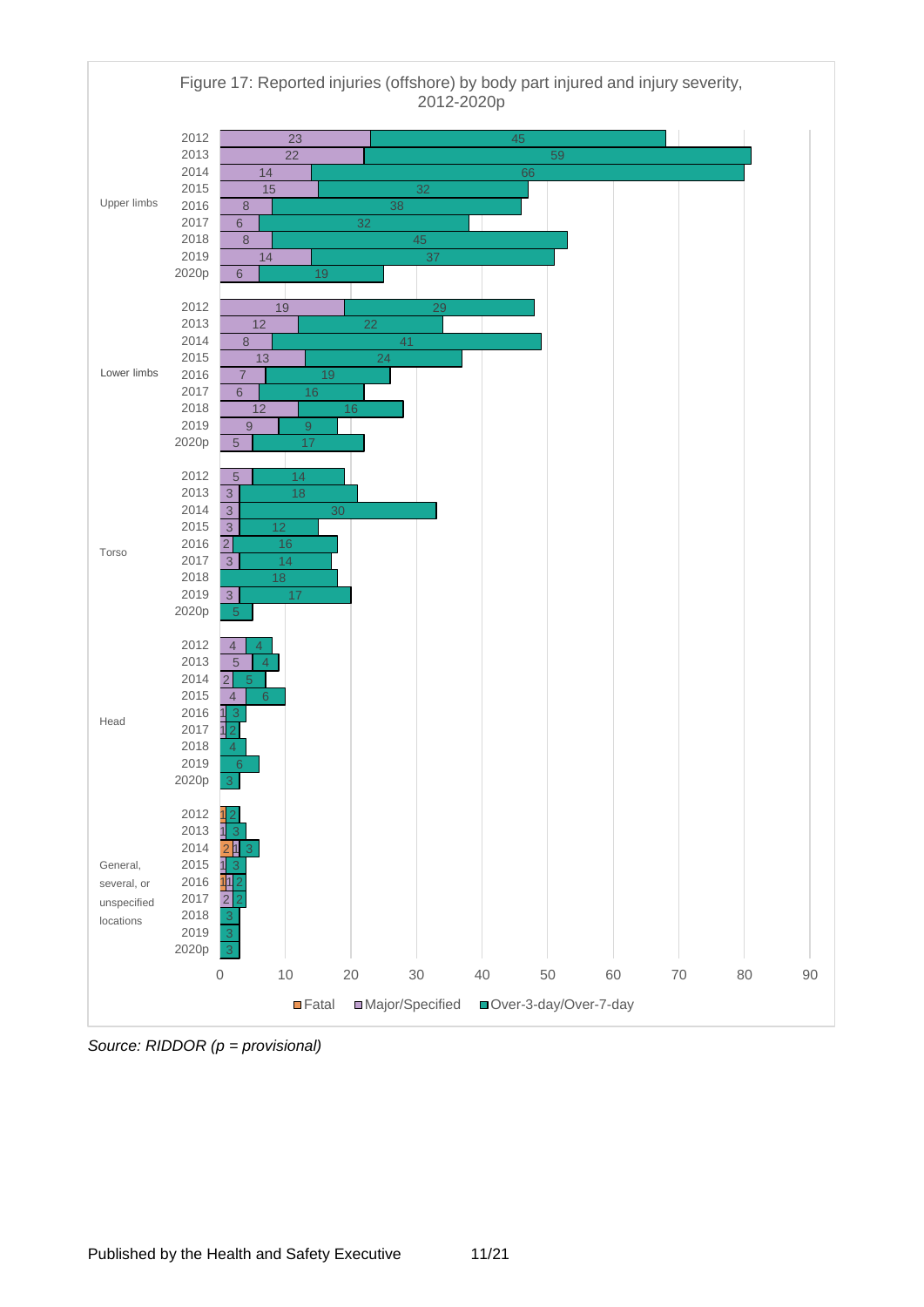

*Source: RIDDOR (p = provisional)*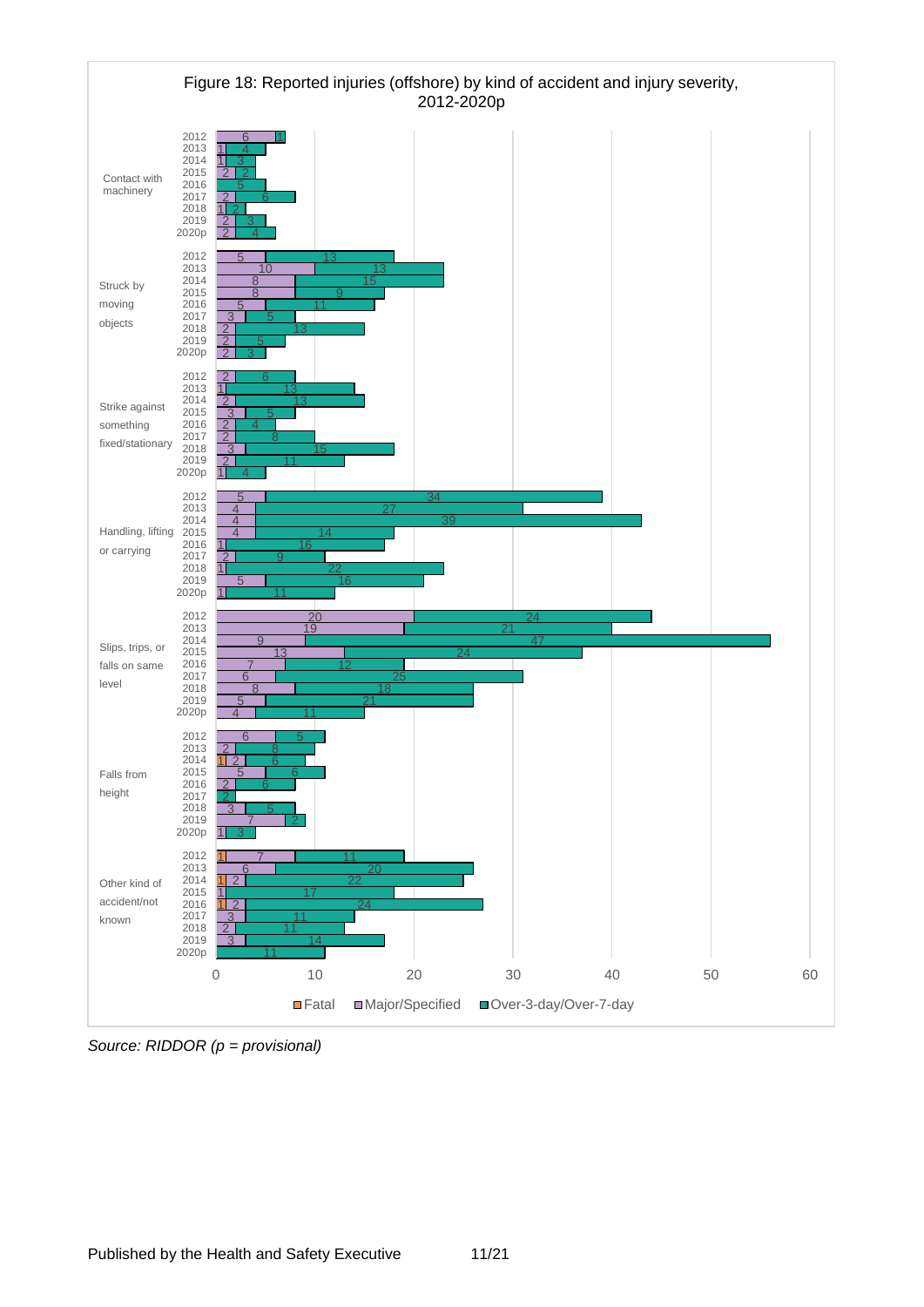### **Comparison with other sectors**

The rate of 276 injuries per 100,000 full-time equivalent (FTE) workers for the offshore sector cannot be compared directly with injury rates for other industry sectors. This is because the way in which the industry workforce sizes for the other sector injury rates are defined is very different from the way the offshore population can be estimated for this report.

HSE publishes sector specific RIDDOR reported injury rates at [www.hse.gov.uk/statistics/tables/ridind.xlsx.](https://www.hse.gov.uk/statistics/tables/ridind.xlsx) These tables use Annual Population Survey estimates, with each respondent assigned to a single industry group according to the Standard Industrial Classification (SIC) code which best represents the primary activity of the workplace where they are employed.

The offshore industry is not easily defined in terms of SIC codes because of an overlap with similar onshore activities. The most closely corresponding grouping is SIC Division 06 which is defined as 'extraction of crude petroleum and natural gas'. For this industry grouping, the latest RIDIND figures for 2019/20p show a rate of 810 non-fatal injuries per 100,000 employees.

The offshore population estimate used in this report instead derives from a count of Persons on Board as described in the Industry Profile section of this report. Contributing to that count will be any individual who spent a night on board an offshore installation, regardless of whether they are employed directly in the offshore sector. This includes individuals working as contractors or for other companies whose industry classification would range across a number of sectors, for example catering, maintenance, construction or education.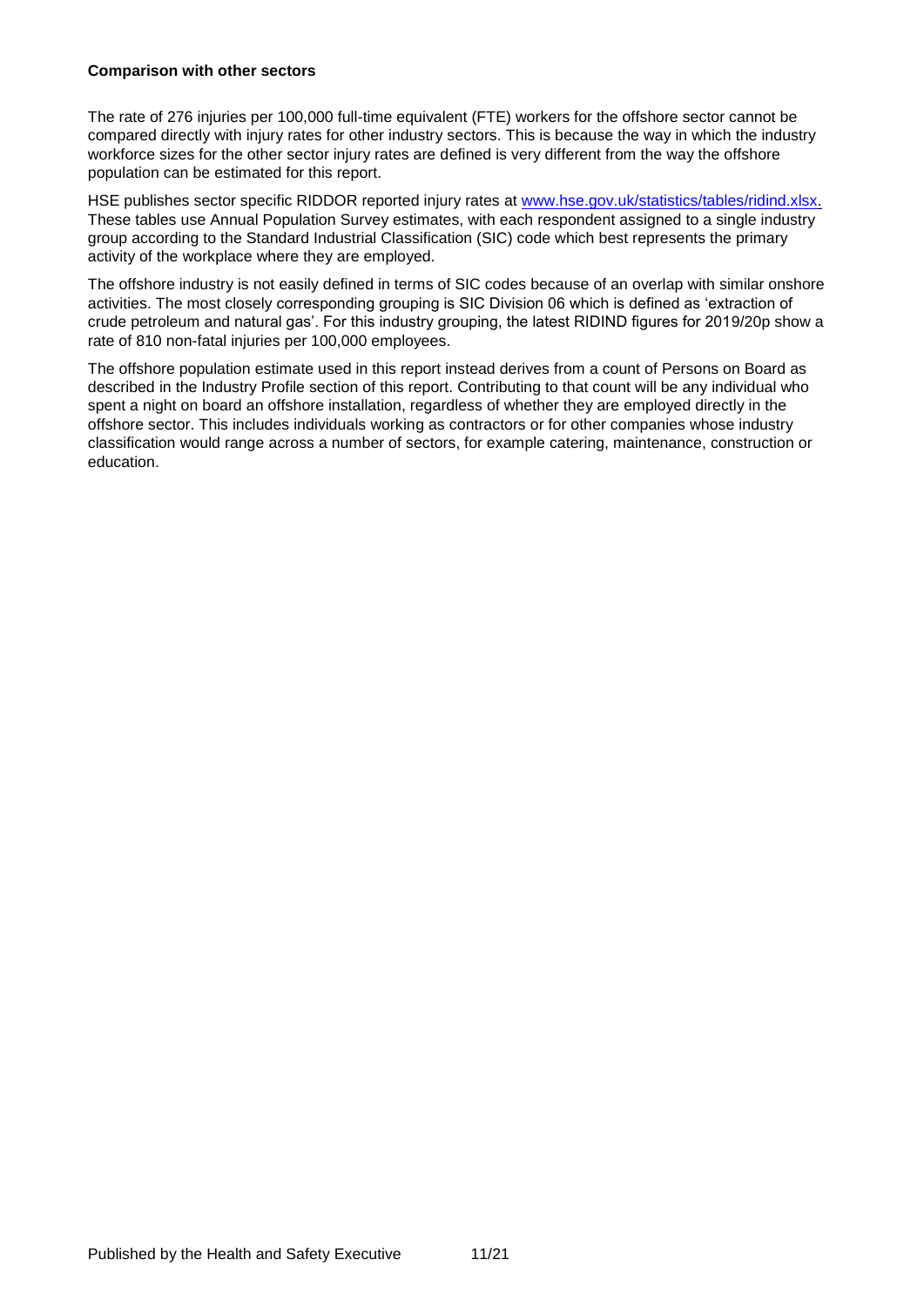### **Occupational diseases, excluding COVID-19**

Similar to other incidents reportable under RIDDOR, an analysis of the trend in reported diseases is difficult due to changes to the reporting legislation over recent years.

- There were 89 incidents of ill health reported over the period 2015 to 2020 and of these:
	- *musculoskeletal conditions*, such as hand-arm vibration syndrome, had the highest number of reports (26), followed by *viral and bacterial conditions*, such as chickenpox (17), *skin conditions*, such as occupational dermatitis (8), and *pressure conditions*, such as carpal tunnel (1)



### <span id="page-21-0"></span>**COVID-19 cases**

Where a worker has been diagnosed as having COVID-19 and there is reasonable evidence to suggest that it was caused by occupational exposure, employers are required to report the case to the enforcing authority. In the offshore industry, this can be either through a RIDDOR notification or a ROGI (Reporting of an Oil and Gas Incident) form. In total, there were 37 such cases of COVID-19 reported, where a diagnosis was made in 2020, none of which resulted in a fatality. These cases are excluded from Figure 19 to maintain consistency across the years within the chart.

Further information about the reporting of COVID-19 under RIDDOR, including counts from across all industries, can be found at [www.hse.gov.uk/statistics/coronavirus/index.htm.](https://www.hse.gov.uk/statistics/coronavirus/index.htm) The detailed tables, linked at the bottom of that page, include an industry breakdown by date the report was submitted. Offshore cases should be captured within SIC Group 6 (Extraction of crude petroleum and natural gas), though this group covers some onshore activity too. It should be noted that the all-industry figures presented in those tables include *all* reported worker cases, some of which on review may be assessed as non-reportable, while the above offshore figure is limited to those assessed as reportable.